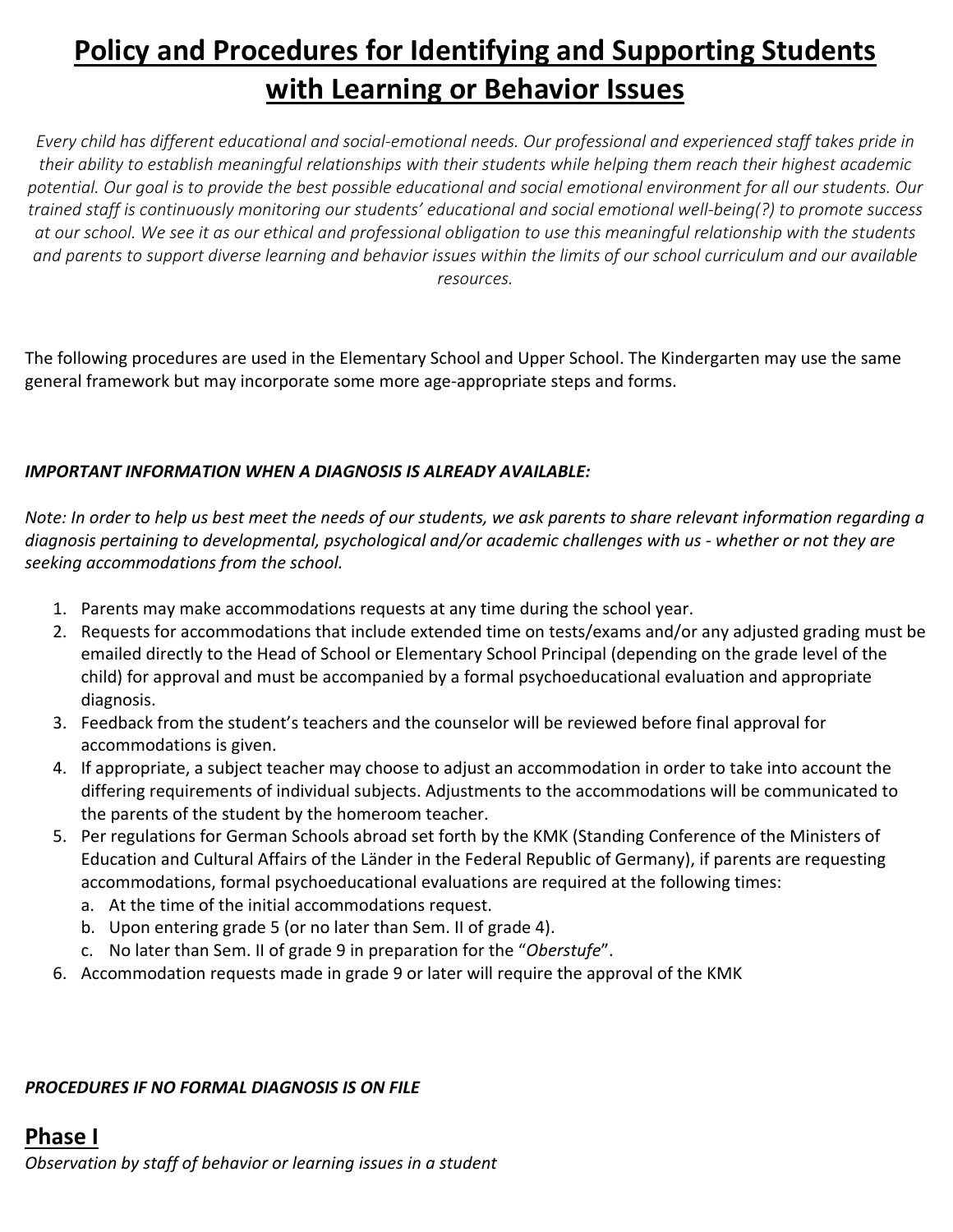Actions by staff could include:

-Direct communication and feedback with student

- -Timely communication with parents.
- -Consultation with the class teacher, subject teachers, and/or counselor
- -Observation of student by counselor in ES and WS
- -Implementation of pedagogical measures and accommodations

-Meeting with parents to review the above actions and their effectiveness

*Should the actions in Phase I prove successful, then regular maintenance of communication will suffice. If difficulties persist, continue to Phase II actions.*

# **Phase II – Development of ISP**

*In which staff has attempted Phase I actions without significant improvement.*

Actions:

Before development of ISP the following additional actions could be taken:

- preliminary assessment in GISW
- Observation by counselor or principal, if not yet completed as part of phase 1
	- 1. **Student Progress Report**
		- **a) Class conference** (to be initiated by class teacher and to include all subject teachers, the counselor, and one administrator or coordinator who has observed the student)
			- o Homeroom teacher sends out an e-mail request to each subject teacher asking for a performance summary (both strengths and weaknesses), including accommodations and/or pedagogical measures that have already been implemented (please note if they have been successful or not).
			- o Class teacher combines the above information and prepares the FIRST DRAFT of an Individual Support Plan with assistance from counselor
		- **b) Parent Discussion of FIRST DRAFT ISP** initiated by the class teacher (possibly including counselor and/or administrator)
			- o Share the Individual Support Plan with parents
			- o Get parent input and feedback
			- o Recommendation for testing by external specialists, if applicable IMPORTANT: Should parents decide to have their child tested, the final ISP will only be created after completion of the testing.
			- o Add proposed parental actions, if applicable
			- o Determine appropriate follow up timeline
			- o After meeting, class teacher updates the DRAFT ISP and emails FINAL ISP form to the parents and to all subject teachers, counselor, and administrators for reference and accountability.
	- **2. Review of ISP – VIA E-MAIL** After the agreed upon timeline, class teacher contacts all staff teaching the student, counselor, and administration for a meeting to follow up on the success of the new measures.
		- o If the ISP is improving the student's issues, the class teacher will inform the parents and agree upon another timeline for the next follow-up.